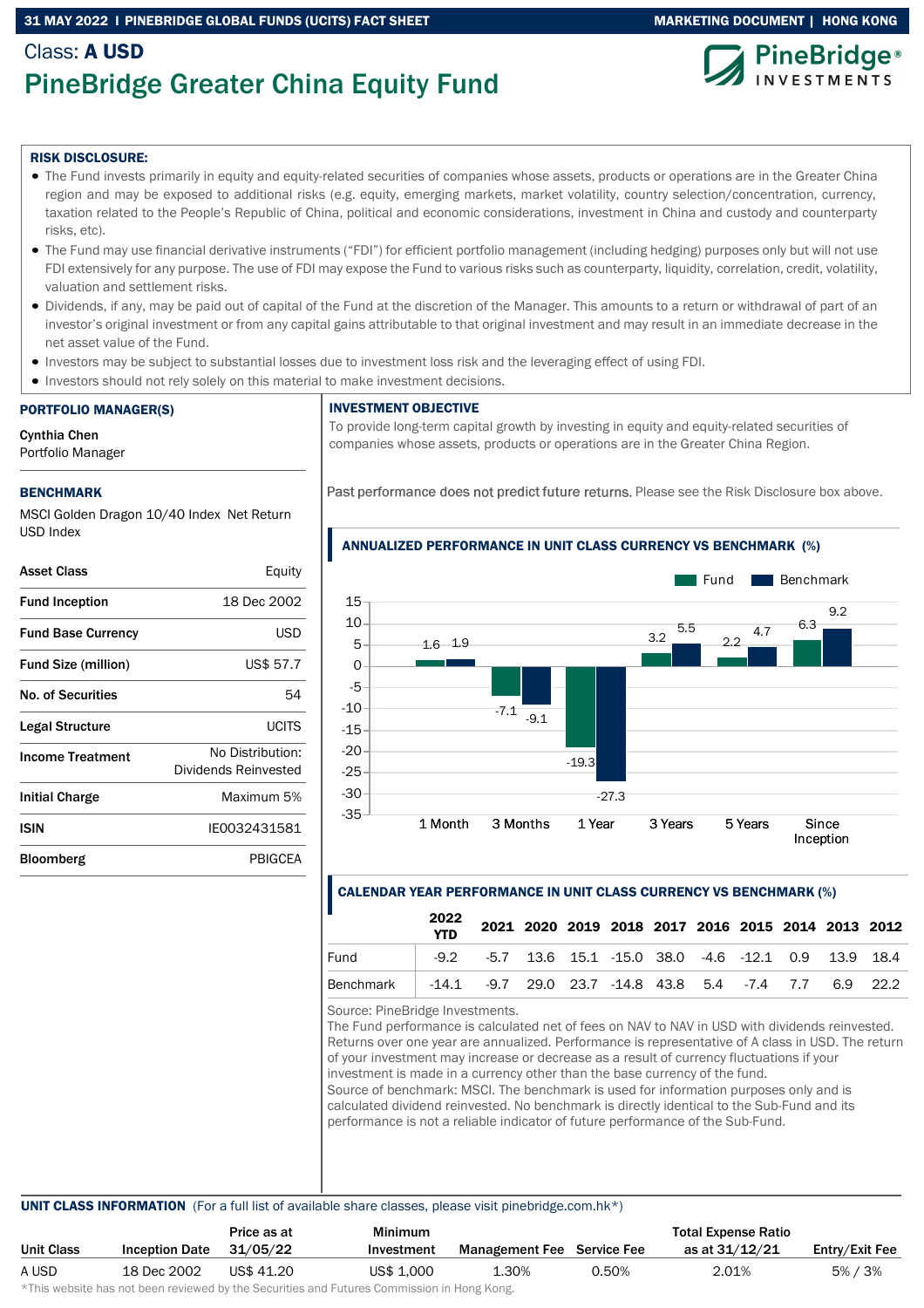# Class: A USD PineBridge Greater China Equity Fund

# SECTOR BREAKDOWN (%)

|                               | <b>FUND</b> | <b>BENCHMARK</b> |
|-------------------------------|-------------|------------------|
| Information Technology        | 21.3        | 24.4             |
| <b>Financials</b>             | 18.0        | 19.4             |
| <b>Consumer Discretionary</b> | 14.8        | 17.7             |
| <b>Communication Services</b> | 11.6        | 11.4             |
| Industrials                   | 10.7        | 6.2              |
| <b>Materials</b>              | 6.7         | 3.9              |
| <b>Real Estate</b>            | 5.1         | 5.1              |
| <b>Utilities</b>              | 3.3         | 2.9              |
| Other                         | 7.1         | 9.0              |
| Cash                          | 1.4         | 0.0              |

### GEOGRAPHICAL BREAKDOWN (%)

|           | <b>FUND</b> | <b>BENCHMARK</b> |
|-----------|-------------|------------------|
| China     | 72.4        | 57.5             |
| Taiwan    | 17.2        | 30.0             |
| Hong Kong | 8.9         | 12.3             |
| Macau     | 0.0         | 0.1              |
| Cash      | 1.4         | 0.0              |

# FUND ANALYSIS

|                        | <b>3 YEARS</b> |
|------------------------|----------------|
| Information Ratio      | $-0.4$         |
| Sharpe Ratio           | 0.2            |
| Alpha (%)              | $-1.4$         |
| Tracking Error (%)     | 5.6            |
| Standard Deviation (%) | 15.6           |
| Beta                   | 0.9            |
| R Squared (%)          | 89.8           |

# PORTFOLIO CHARACTERISTICS

| Wtd Avg Mkt Cap US\$ million | 115,476.9 |
|------------------------------|-----------|
| P/E Ratio                    | 7.8       |
| P/B Ratio                    | 0.8       |
| <b>ROE</b> (%)               | 14.6      |
| Debt to Equity Ratio         | 0.33      |

# TOP TEN HOLDINGS (%)

|                                                 | <b>FUND</b> |
|-------------------------------------------------|-------------|
| Taiwan Semiconductor Manufacturing Co., Ltd.    | 8.6         |
| Alibaba Group Holding Ltd.                      | 8.1         |
| Tencent Holdings Ltd.                           | 6.4         |
| China Construction Bank Corporation             | 4.7         |
| Zhuzhou CRRC Times Electric Co., Ltd.           | 4.2         |
| Industrial and Commercial Bank of China Limited | 3.7         |
| CK Hutchison Holdings Ltd.                      | 3.1         |
| Hon Hai Precision Industry Co., Ltd.            | 2.9         |
| Weifu High-Technology Group Co. Ltd.            | 2.4         |
| Dongfeng Motor Group Co., Ltd.                  | 2.3         |

# **GLOSSARY**

Alpha: Measures the relative performance generated by the fund compared to the benchmark. An alpha of 1.0 indicates that the fund has outperformed its benchmark by 1%, after adjusting for risk of the benchmark.

Beta: Reflects sensitivity of the fund's returns to that of benchmark returns. A beta of 1.05 suggests that the fund could perform 5% better than the benchmark in up market and 5% worse in down market, assuming all other factors remain constant.

Exit Fee: Fee charged to investors when they redeem unit from a fund.

Information Ratio: Measures the funds returns above the benchmark returns relative to the risk (volatility) of the excess returns. It is a measure that identifies the consistency of the manager to outperform the benchmark.

Initial Fee: Fee charged to investors when they purchase units in a fund.

Management Fee: Percentage of the fund's assets that unitholders pay annually as remuneration to the investment adviser for managing the fund.

R Squared: Reflects the proportion of fund performance explained by changes in the benchmark. A high R-squared indicates the fund's performance has been in line with the benchmark. A low R-squared indicates the fund's performance has not been in line with the benchmark.

Service Fee: Percentage of fund's assets that retail unitholders pay annually for distribution services.

Sharpe Ratio: Measure of the fund's risk adjusted performance calculated as the portfolio returns in excess of the risk-free rate, divided by the risk (volatility) i.e. the Standard Deviation. The higher the Sharpe Ratio the better the returns compared to the risk taken.

Total Expense Ratio (TER): Estimated percentage (annualized) of fund assets used to pay for management fees and operating expenses, including service fees (if any) incurred by the fund. Fund expenses are reflected in the NAV. When calculating the TER, PineBridge has used the amount of expenses that it has received or estimated in its capacity as the Fund's Manager. Please note that the expense ratio includes variable expenses that are based on a number of factors including fund size, transactions, and other expenses. No assurance can be given that the TER will be realized over any future given period.

Tracking Error: Reflects the degree of variability of fund returns in relation to the benchmark. The lower the number the closer the fund's historic performance is to the benchmark.





FUND